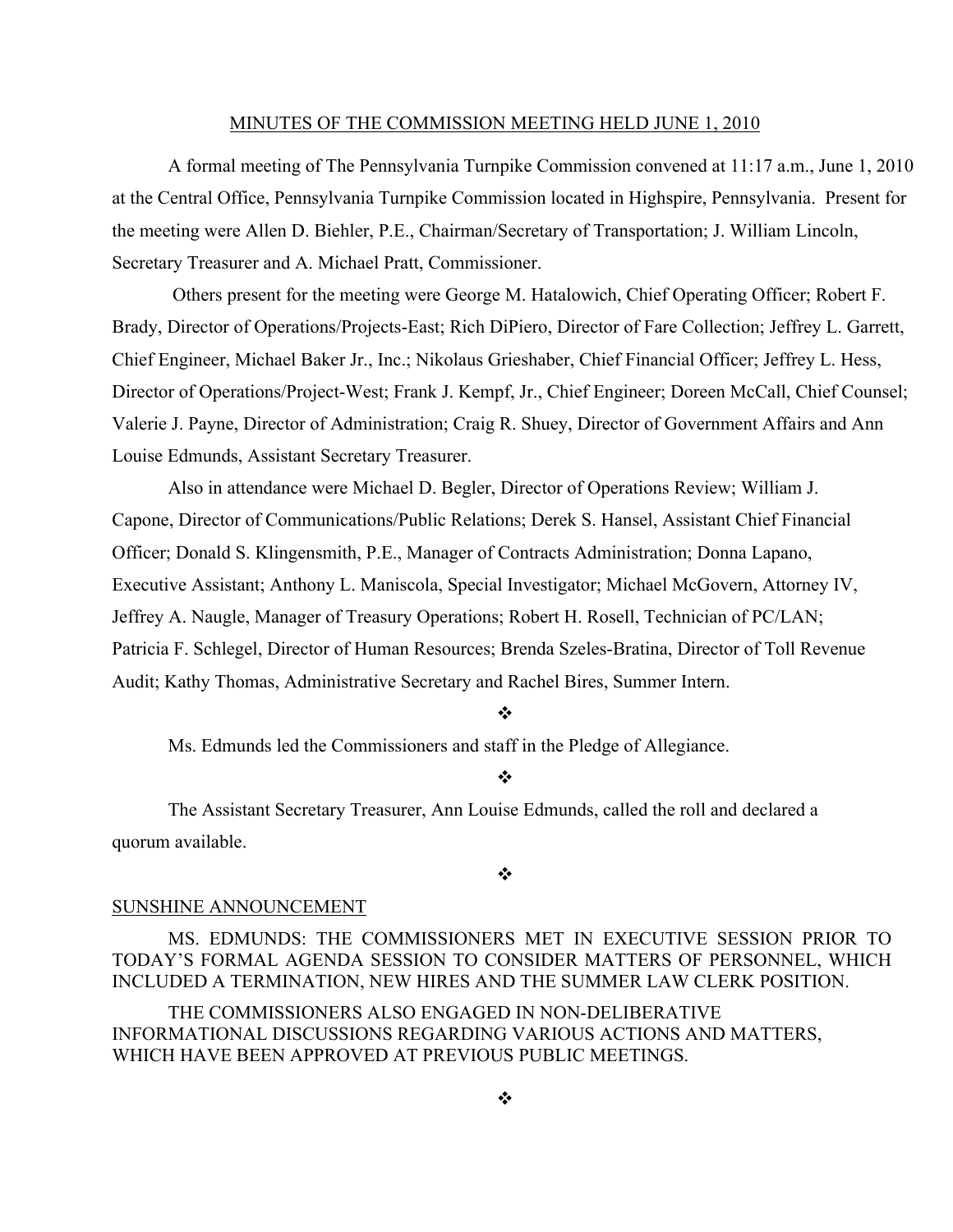# MINUTES OF THE MEETING-JUNE 1, 2010 Page - 2

### PUBLIC COMMENT

# MS. EDMUNDS: FOR THE RECORDS, WE HAVE NO VISITORS PRESENT.

# MINUTES OF MEETING

Motion - That the Minutes of the meeting held May 18, 2010 be approved and filed – was made by Mr. Lincoln, seconded by Mr. Pratt; and passed unanimously.

### $\frac{1}{2}$

 $\cdot \cdot$ 

# COMMUNICATIONS

Motion – That the Commission accepts and files the memo received from the Chief Counsel– was made by Mr. Lincoln, seconded by Mr. Pratt; and passed unanimously.

### ❖

### PERSONNEL

Motion – That the Commission approves the Personnel as amended – was made by Mr. Lincoln, seconded by Mr. Pratt; and passed unanimously.

### UNFINISHED BUSINESS

There was no Unfinished Business to discuss.

### $\frac{1}{2}$

 $\ddot{\cdot}$ 

### NEW BUSINESS

### Reinvestments, Liquidations and Purchase of Securities

Upon the motion by Mr. Lincoln, seconded by Mr. Pratt, the following Resolution was presented for adoption:

## RESOLUTION

BE IT RESOLVED that the Pennsylvania Turnpike Commission hereby ratifies the action of the Assistant Chief Financial Officer, with the approval of the Chief Executive Officer and the Consulting Engineer, in directing the Trustee to make the foregoing reinvestments, liquidations and purchases; and

BE IT FURTHER RESOLVED that copies of the Resolution certified by the Assistant Secretary and Treasurer shall be forwarded to the Trustee as required in Article VI, Section 602 of the 2001 Amended and Restated Trust Indenture.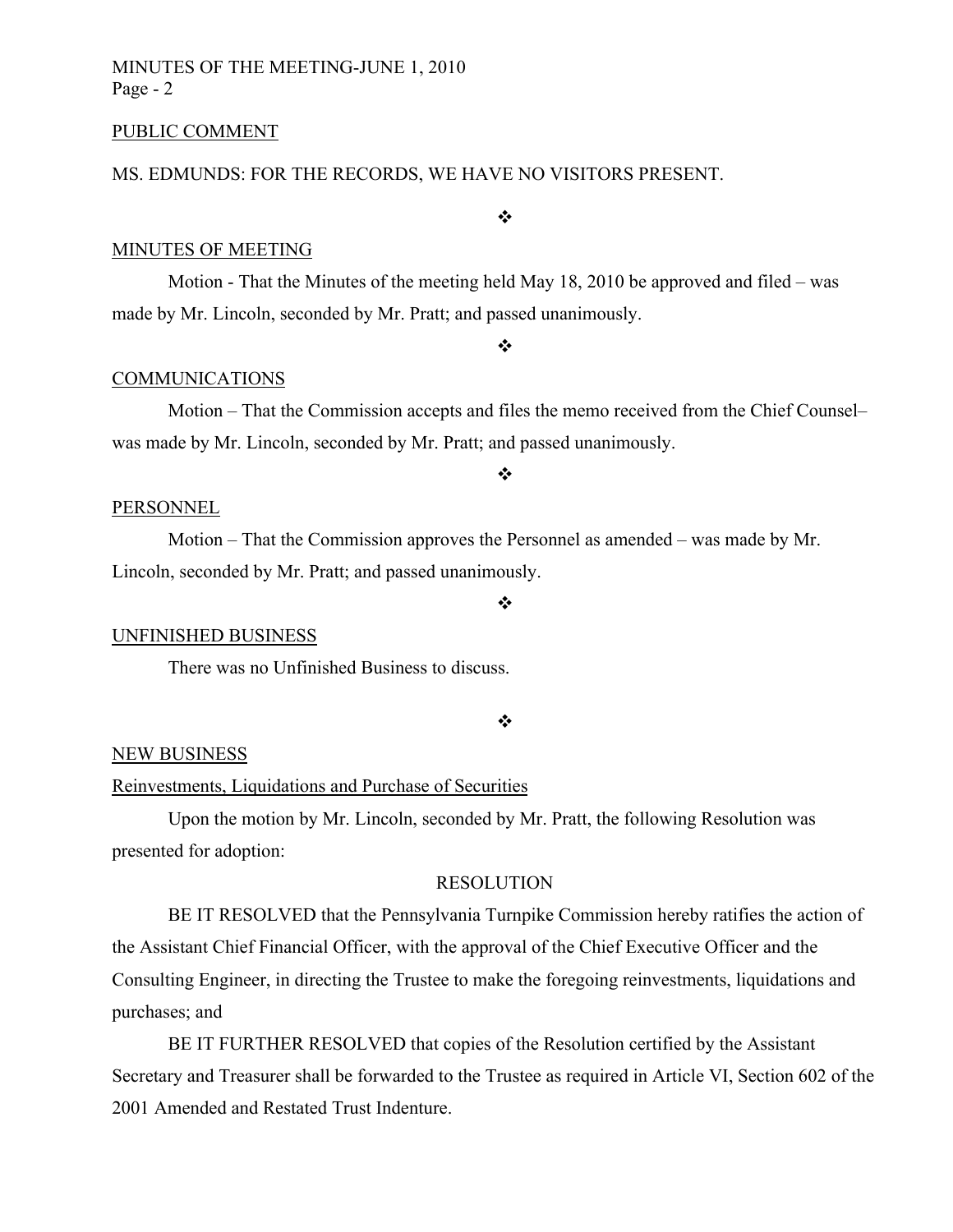# MINUTES OF THE MEETING-JUNE 1, 2010 Page - 3

The following members voted yea: Commissioners Biehler, Lincoln and Pratt. The motion passed unanimously.

 $\mathbf{r}^{\star}_{\bullet}$ 

# **AGREEMENTS**

Motion-That the Commission approves the negotiation and execution of the Agreements and an Amendment for the items listed in memos "a" through "c":

- a. Agreements with Cecil Township Police (on behalf of Washington County SWAT team) and the Pittsburgh Police Department (on behalf of the National Tactical Officers Association) to use vacant homes, acquired during the construction of the Southern Beltway, for police training exercises;
- b. Amendment to our agreement with Talson Solutions LLC for construction auditing services; to exercise our third and final option to renew the agreement for an additional year; at an additional cost of \$100,000.00;
- c. Agreement with Willow Mill Development, LLC. to grant them temporary access easement across Commission owned property near the Willow Grove Interchange for their construction of a new Sonic Restaurant on property adjacent to the Interchange.

-was made by Mr. Lincoln, seconded by Mr. Pratt; and passed unanimously.

 $\bullet^{\bullet}_{\mathbf{a}^{\bullet}}$ 

# RIGHT-OF-WAY REQUESTS

Motion – That the Commission approves the Right-of-Way Requests for the items listed in

memos "a" through "g":

- a. Authorize the settlement of Right-of-Way #1A053-B and #1A053-B-01, partial take parcels, necessary for the total reconstruction project from MP 67.00 to MP 75.00, by issuing settlement payment in the total amount of \$74,290.00, payable to Hollinshead, Mendelson, Bresnahan & Nixon, P.C., Escrow Agent; authorize the appropriate Commission officials to execute the settlement documents; authorize the payment of additional statutory damages as calculated by the Legal Department and approved by the Chief Executive Officer, and payment of the settlement amount to the property owners is contingent upon the delivery of a full and final release by each, as reviewed and approved by the Legal Department;
- b. Adopt the proposed Property Acquisition Resolution for Right-of-Way #1031-R09, a partial take parcel, necessary for the Somerset Interchange Five Legged Intersection project; authorize payment of Estimated Just Compensation in the amount of \$125,000.00, payable to Hollinshead, Mendelson, Bresnahan & Nixon, P.C., Escrow Agent; and authorize payment of statutory damages and costs as calculated by the Legal Department and approved by the Chief Executive Officer;
- c. Authorize the acquisition of Right-of-Way #17946, a total take parcel, necessary for construction of the Southern Beltway, by issuing payment in the amount of \$215,727.74, payable to Urban Settlement Company, Escrow Agent, representing fair market value, prorated taxes and recording fees; authorize the appropriate Commission officials to execute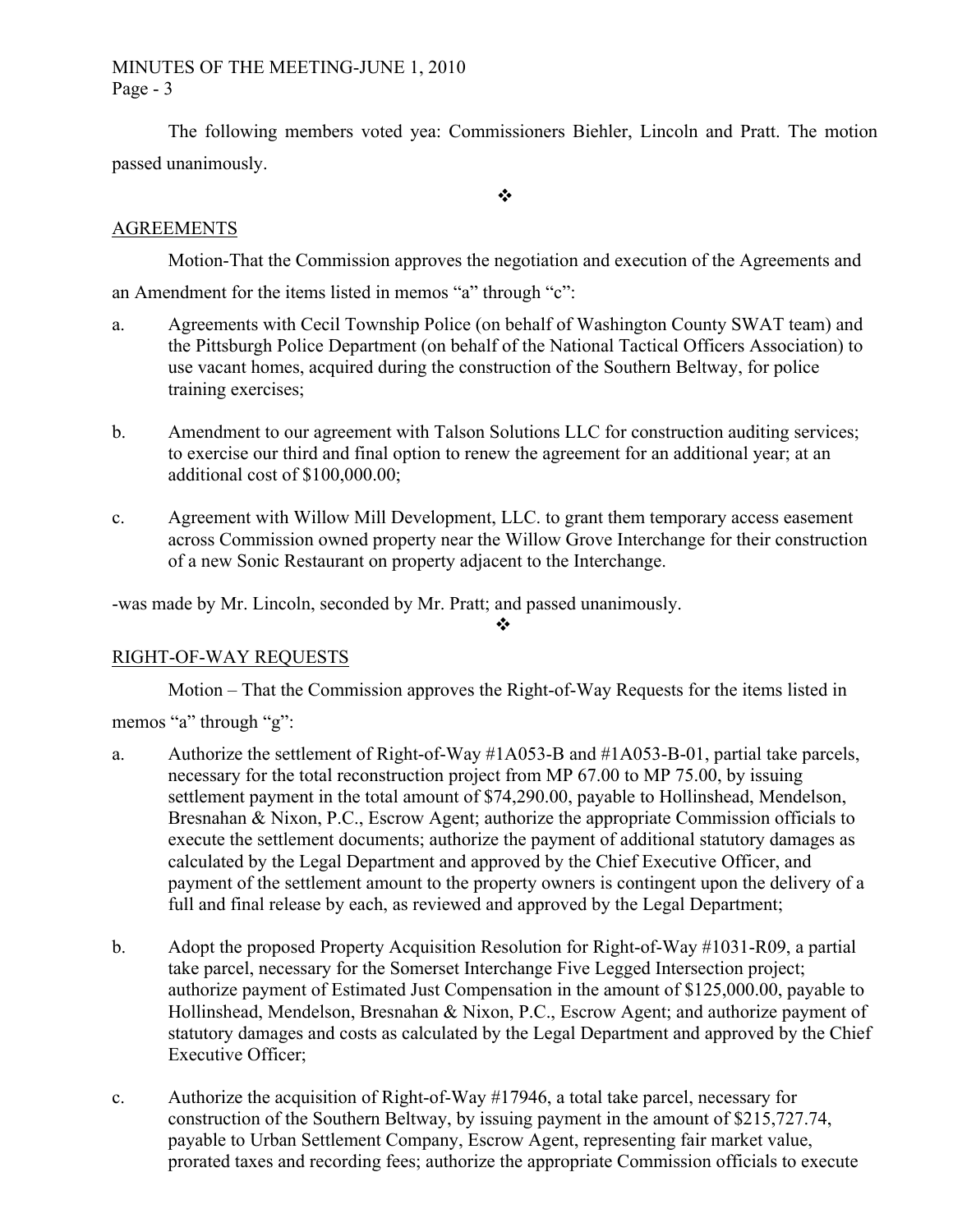the agreement of sale, authorize the payment of additional statutory damages as calculated by the Legal Department and approved by the Chief Executive Officer, and payment of the fair market value to the property owner is contingent upon the delivery of a deed prepared by the Legal Department;

- d. Authorize the acquisition of Right-of-Way #17751, a total take parcel, necessary for construction of the Southern Beltway, by issuing payment in the amount of \$156,985.02, payable to Urban Settlement Company, Escrow Agent, representing fair market value, prorated taxes, recording fees and housing supplement; authorize the appropriate Commission officials to execute the agreement of sale, authorize the payment of additional statutory damages as calculated by the Legal Department and approved by the Chief Executive Officer, and payment of the fair market value to the property owners is contingent upon the delivery of a deed prepared by the Legal Department;
- e. Authorize the acquisition of Right-of-Way #17529, a total take parcel, necessary for construction of the Southern Beltway, by issuing payment in the amount of \$210,999.94, payable to Urban Settlement Company, Escrow Agent, representing fair market value, prorated taxes, recording fees and closing costs; authorize the appropriate Commission officials to execute the agreement of sale, authorize the payment of additional statutory damages as calculated by the Legal Department and approved by the Chief Executive Officer, and payment of the fair market value to the property owner is contingent upon the delivery of a deed prepared by the Legal Department;
- f. Authorize the acquisition of Right-of-Way #17914, a total take parcel, necessary for construction of the Southern Beltway, by issuing payment in the amount of \$260,715.77, payable to Urban Settlement Company, Escrow Agent, representing fair market value, prorated taxes, recording fees and housing supplement; authorize the appropriate Commission officials to execute the agreement of sale, authorize the payment of additional statutory damages as calculated by the Legal Department and approved by the Chief Executive Officer, and payment of the fair market value to the property owners is contingent upon the delivery of a deed prepared by the Legal Department;
- g. Authorize the payment of all relocation costs and fees (including, but not limited to, utility connection fees, Township engineering fees, building permits, grading permits, occupancy permits, etc.) necessary for the relocation of the Plymouth Meeting Maintenance Facility; and authorize the appropriate Commission officials to execute the necessary documents.

-was made by Mr. Lincoln, seconded by Mr. Pratt; the motion passed unanimously.

 $\frac{1}{2}$ 

# PTRC RECOMMENDATION

Motion-That the Commission approves the vendor selection recommendation from the Procurement Technical Review Committee and authorize the negotiation and execution of a contract for an authorized service provider for MP 333.30-359.10 and MP A20.00-A30.00 to Rob's Automotive & Collision Center, Inc.-was made by Mr. Lincoln, seconded by Mr. Pratt; and passed unanimously.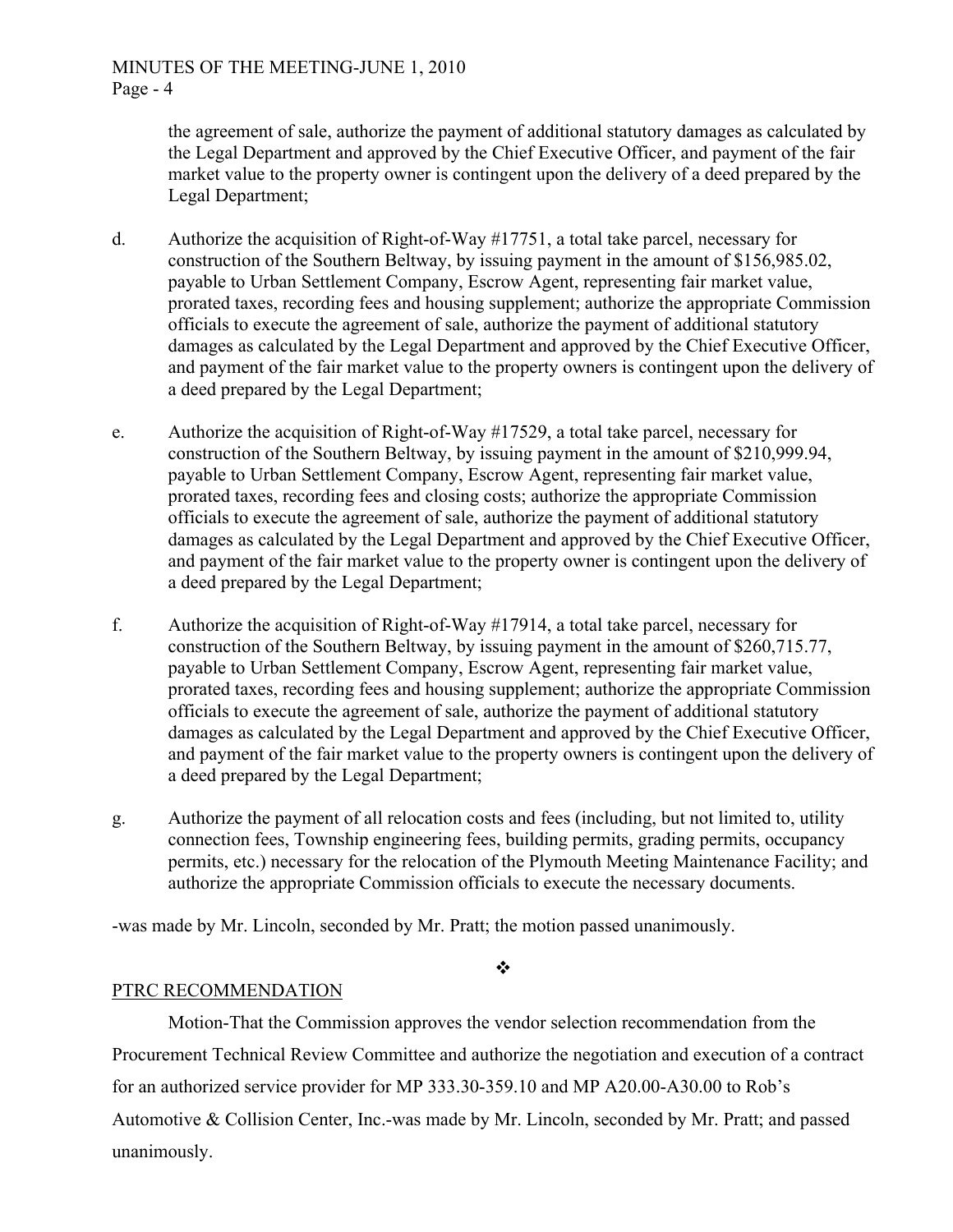# $\frac{1}{2}$

# AWARD OF A BID AND ISSUANCE OF A PURCHASE ORDER

ITEM PULLED FROM AGENDA. That the Commission approves the Award of a Bid and the Issuance of a Purchase Order for two (2) Mack Truck tractors, utilizing the Commonwealth's contract with Mack Trucks, Inc.; at a total award of \$201,528.00.

## AWARD OF CONTRACT

Motion-That the Commission approves the Award of Contract #T-122.18F001-3-03 for the

❖

Allegheny Tunnel substation and transformer replacement, to the lowest responsive and responsible

bidder, Lighthouse Electric Co., Inc.; at a total award of \$1,298,000.00; with a contingency amount of

\$75,000.00-was made by Mr. Lincoln, seconded by Mr. Pratt; and passed unanimously.

## ❖

## **Items Added to the Formal Agenda**

## FINAL SELECTIONS

Motion-That the Commission approves the consultant selection recommendations from the

Technical Review Committee and authorizes the negotiation and execution of a contract with the first

firm listed for the items in memos "a" and "b":

a. Retention of an engineering firm to provide engineering designing services for the complete replacement of overhead Bridge WB-228 at MP 22.60; at a not-to-exceed amount of \$800,000.00 or three (3) years whichever occurs first:

Reference #1-150 Sucevic, Piccolomini & Kuchar Engineering, Inc.

The EADS Group, Inc. **TIE** Whitney, Bailey, Cox & Magnani, LLC

P. Joseph Lehman, Inc.

b. Retention of an engineering firm to provide facilities/environmental engineering services for the management of the Commission's Storage Tank Program, systemwide; at a not-to-exceed amount of \$1,500,000.00, or five (5) years whichever occurs first:

> Reference #3-208 Skelly & Loy, Inc. Onesky Engineering, Inc. GAI Consultants

-was made by Mr. Lincoln, seconded by Mr. Pratt; and passed unanimously.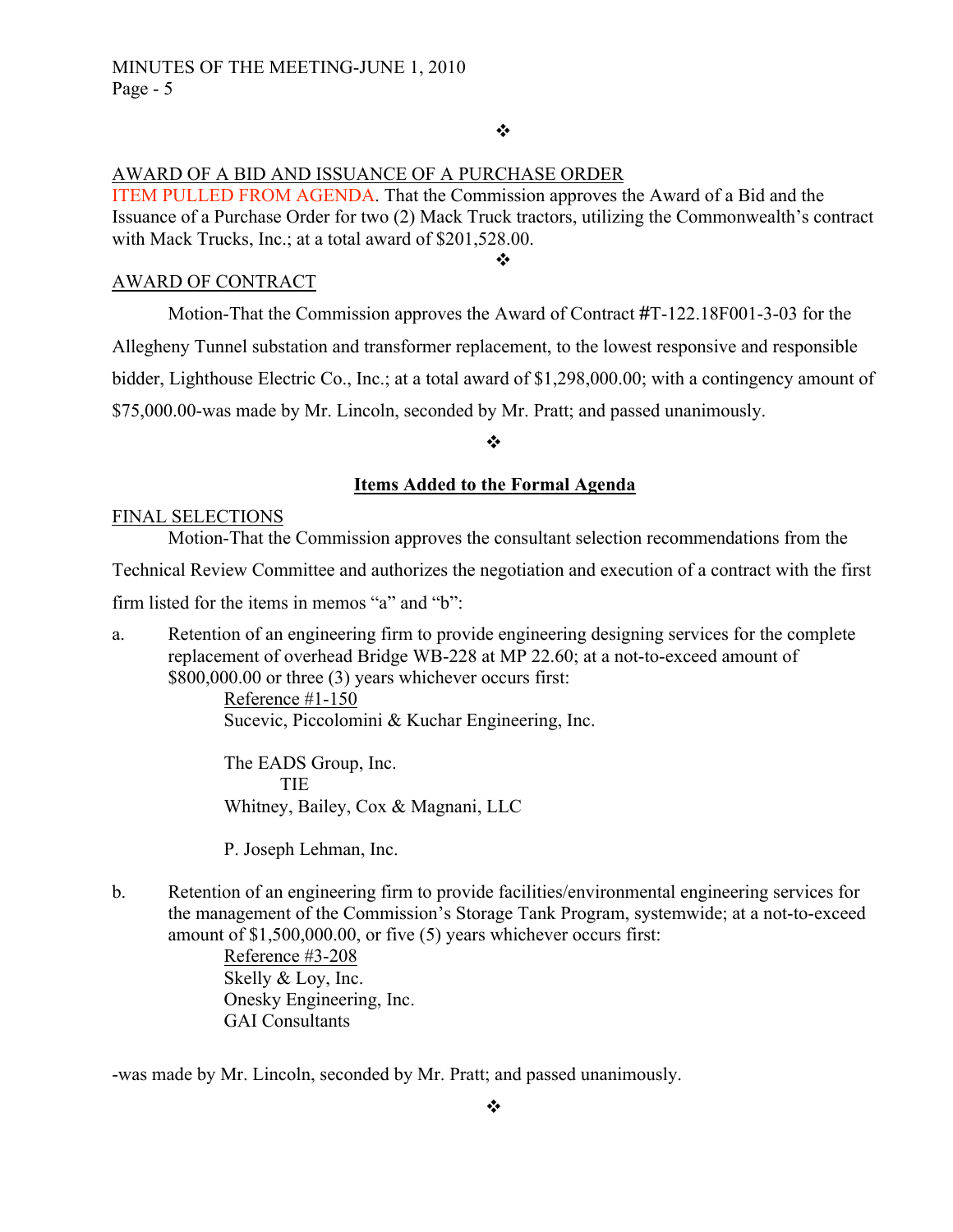# MINUTES OF THE MEETING-JUNE 1, 2010 Page - 6

# CHANGE ORDER AND FINAL PAYMENT

Motion-That the Commission approves Change Order #1 and Final Payment for Contract #T-067.00T003-3-03 with Meadville Land Service, Inc. for construction of Brush Run Wetland Mitigation site, for a decrease of \$11,537.95; making the final contract value \$253,658.79, and the final amount due of \$13,763.09-was made by Mr. Lincoln, seconded by Mr. Pratt; and passed unanimously.

 $\ddot{\bullet}$ 

# NEXT MEETING

MS. EDMUNDS: The next Commission Meeting will be held Tuesday, June 15, 2010 beginning at 10:00 am.

 $\bullet^{\bullet}_{\bullet} \bullet$ 

## ADJOURNMENT

MS. EDMUNDS: Commissioners, I have no other items for consideration, if you have nothing further, I request a motion for adjournment.

Motion – That this meeting of The Pennsylvania Turnpike Commission be adjourned at 11:20 a.m. - was made by Mr. Lincoln, seconded by Mr. Pratt; and passed unanimously.

 $\bullet^{\bullet}_{\bullet} \bullet$ 

PREPARED BY:

Ann Louise Edmunds Assistant Secretary Treasurer

APPROVED BY:

J. William Lincoln Secretary Treasurer

06-01-10